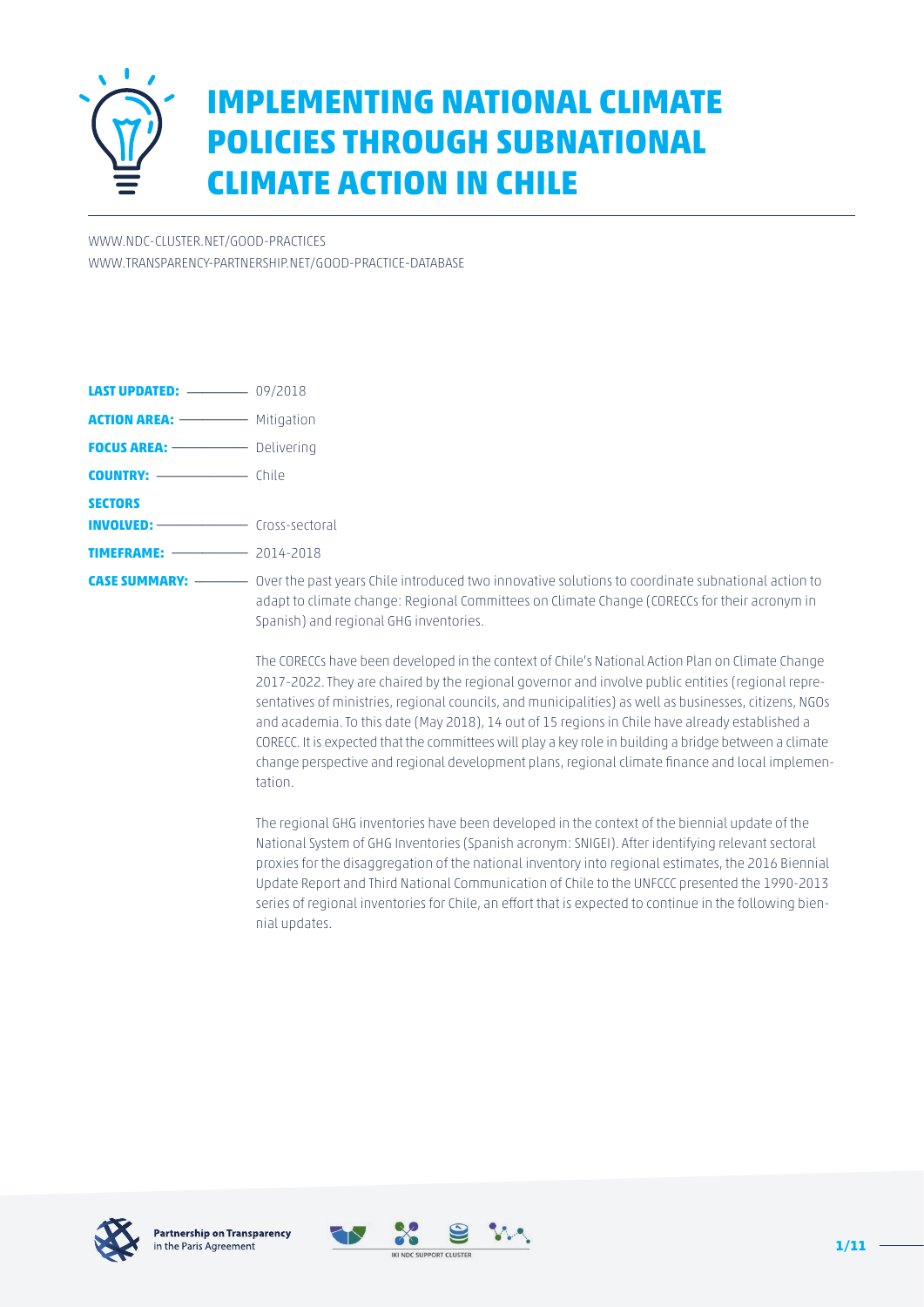

**BACKGROUND:** \_\_\_\_\_\_\_\_\_\_\_\_\_ Over the past years Chile has been one of the most active countries in Latin America regarding climate action. Chile's ratification of the Paris Agreement and the adoption of its Nationally Determined Contribution (NDC) complement its domestic climate action. The country's unique geographical location creates a diverse group of domestic regions – each with their own set of natural, economic and social characteristics that demand a special regional development approach. Chile introduced two regional tools to address various local needs: CORECCs and regional GHG inventories.

#### **· CORECCS**

CORECCs stand for 'Regional Committees on Climate Change'. The history of CORECCs dates back to 2014. The National Adaptation Plan of 2014 stressed the need to better coordinate inter-sectoral and subnational climate action and proposed the introduction of a new operative structure: CORECCs. The idea was to set up regional committees that make climate action more inclusive by involving not only public sector institutions but also other societal key actors. With the adoption of the National Action Plan on Climate Change 2017-2022 (PANCC-II for its acronym in Spanish) the proposal was turned into reality. Along with a comprehensive package of measures to address the challenges associated with climate change, the plan sought to advance regional and communal climate change management. It provided not only guidance in terms of policy goals for mitigation and adaptation, but a new operative framework how to realize these goals. It introduced CORECCs as a key tool to enhance climate action at the subnational level.

The main function of the CORECCs is to promote and facilitate the elaboration and implementation of policies, plans and actions on climate change based on local and regional needs and abilities, and to link these to policies and plans promoted at the national level (e.g. the PANCC, the National Adaptation Plan, sectoral plans, etc.). CORECCs are led by a regional authority (governor or "intendente" in Spanish) and seek to work across public entities (regional representatives of ministries, regional councils, and municipalities), the private sector, citizens, NGOs and academia. To date (May 2018), 14 out of the 15 regions in Chile have created a CORECC.

### **· REGIONAL GHG INVENTORIES**

In 2012 Chile introduced the National Greenhouse Gas (GHG) Inventory System of Chile (Spanish acronym: SNICHILE). SNICHILE presents a collective and continuous effort involving sectoral teams from the Ministries of Energy, Agriculture, Environment and other organizations from the public sector, academia and research institutions.

In 2016 the national GHG inventory was disaggregated into regional GHG inventories. A regionalized inventory of the 1990-2013 series has been included in the Second Biennial Update Report and the Third National Communication published in 2016, allowing each region to have estimations of their annual GHG emissions for that period, disaggregated by the same sectors as the IPCC methodology uses for preparing national GHG inventories.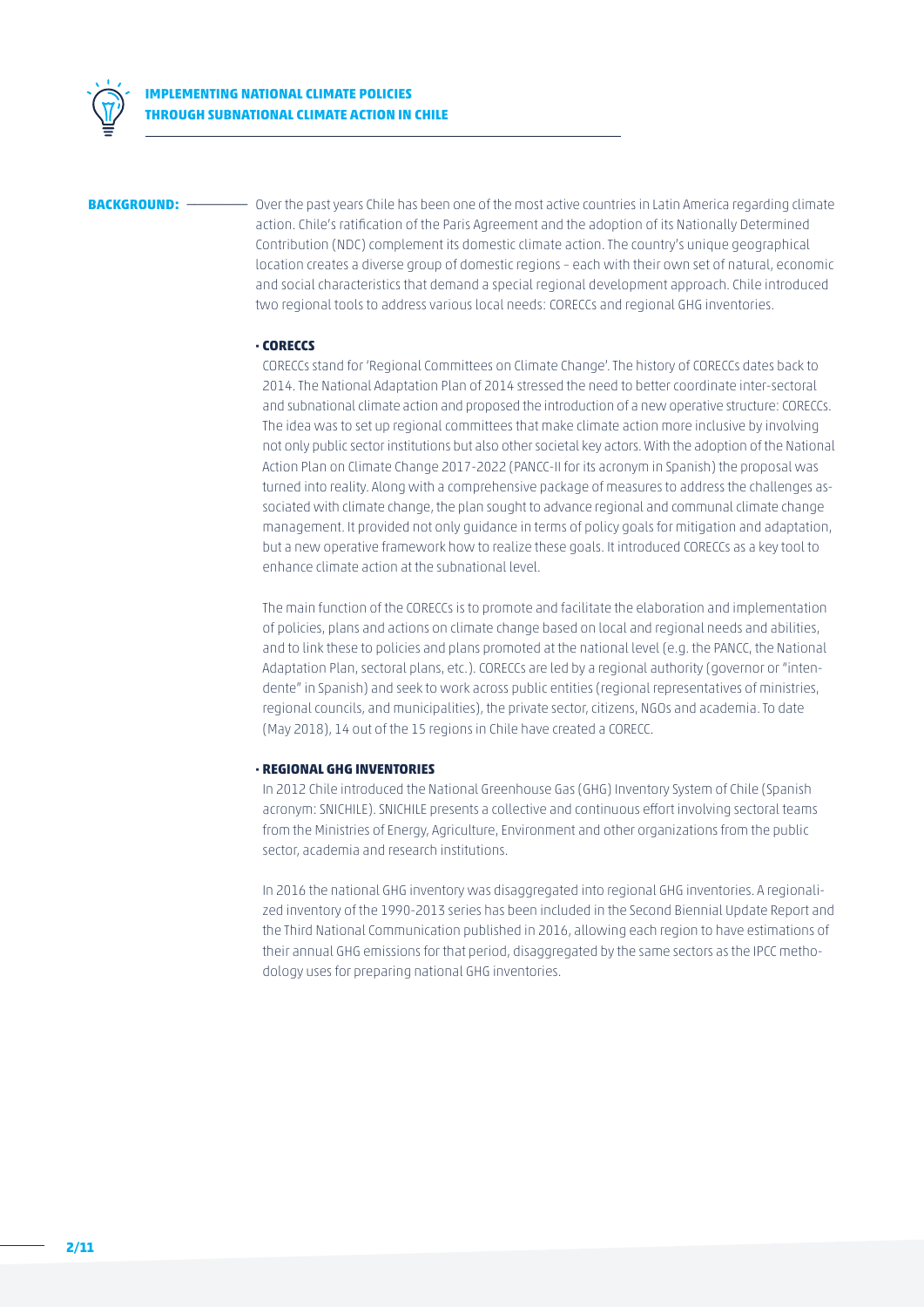

Figure 1. GHG Inventory of Chile: Emissions and absorptions of GHG (Gg CO2 eq) by region, series 1990-2013 (MMA Chile, 2016)

Regional GHG inventories are useful to identify priority mitigation actions in each region based on specific and concrete information, and to link this information and the mitigation actions with local policies, e.g. in the energy, transport or forestry sectors.

#### **ACTIVITIES:** \_\_\_\_\_\_\_\_\_\_\_ **· CORECCS**

The idea to set up COREECs to strengthen subnational action in order to address climate change dates back to the National Adaptation Plan (NAP) 2014. Yet, it took until 2017 for the idea to be finally implemented. Key actor was the Ministry of the Environment (Spanish acronym: MMA). In 2017, the Chilean Minister of Environment wrote a letter to all regional governors, explaining the purpose of the NAP (and the PANCC which was still in its development phase during that time) and the urgency to address climate-related issues. He highlighted the relevance of regional entities to accelerate climate action and invited the regional governments to strengthen their institutional structure to better address climate change issues at a subnational level and form CORECCs. This invitation was very well received by regional governors, particularly by those whose regions and provinces had suffered a series of climate-related extreme weather events (droughts, landslides, or extreme rainfall and severe wild forest fires in early 2017) in recent years. Another group of governors particularly in favour of the measure had the strong backing by their communities who were expecting the development of a climate action agenda for their region. These regions were the more enthusiastic and the first ones to set up CORECCs in the country.

While the MMA promoted and coordinated the creation of the CORECCs, the Regional Ministerial Secretariats (Spanish acronym: SEREMIs) were in charge of following up with the regional governments to implement the CORECCs. The following figure illustrates the operation of the COREECs: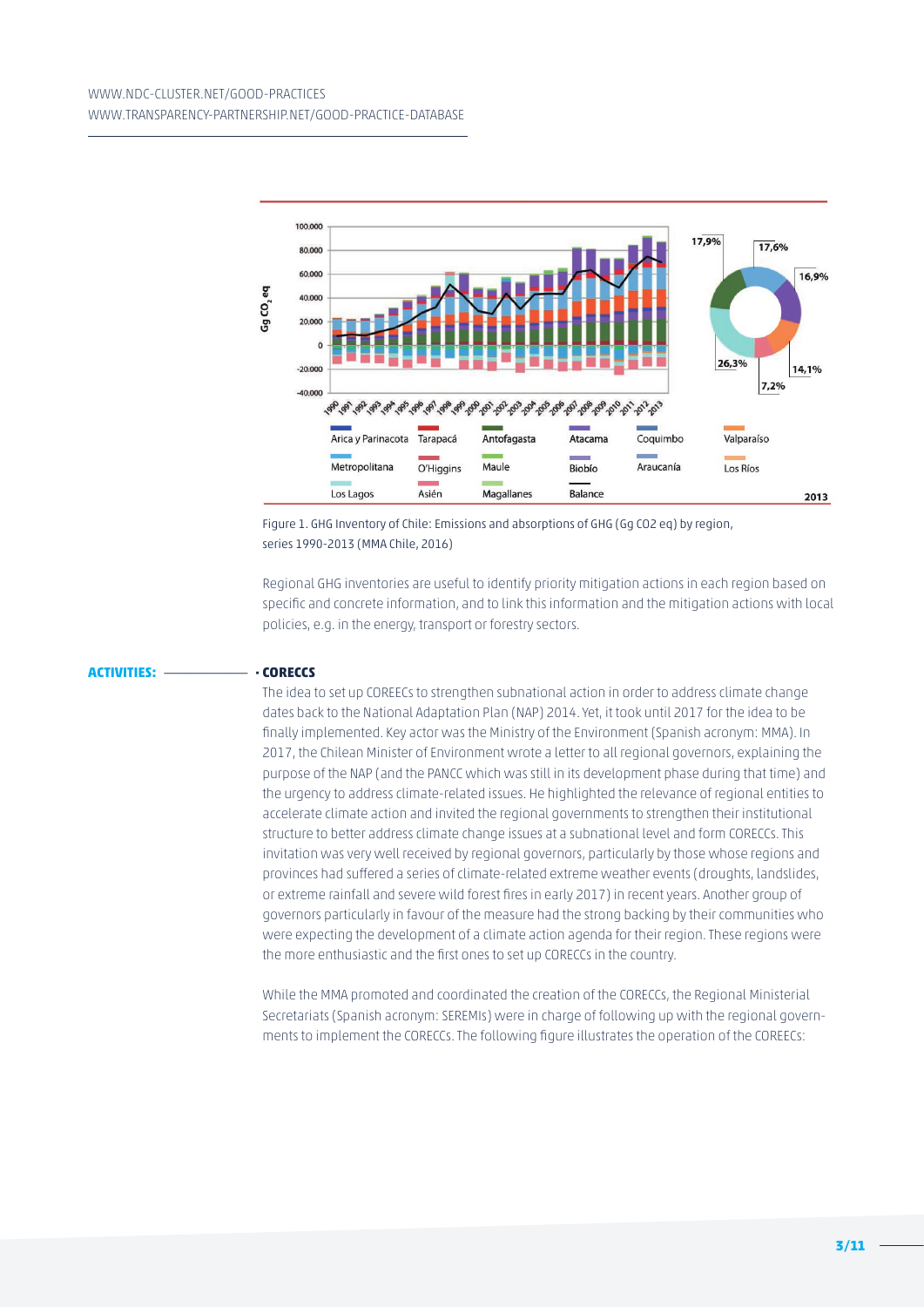



Figure 2. Institutional arrangements for the elaboration, implementation and follow-up of climate actions (MMA Chile, 2014; Gobierno de Chile, 2017)

As the figure illustrates, CORECCs are supported by existing regional entities such as the Regional Secretariats for the Ministry of Environment and the Regional Environmental Councils and chaired by the Regional Governor.

While the NAP (and later the PANCC) proposed a framework on how to compose the CORECCs, the final composition was decided by the regional governors. This bottom-up approach resulted in very different compositions of the CORECCs in each region. For example, in the Metropolitan Region, the majority of representatives come from the public sector, while Valparaiso shows strong participation from representatives of academia.

Once formally established, each CORECC defined its own objectives, activities and procedures based on local needs. So far, current regional efforts focus mainly on planning activities and building capacities of regional level institutions (e.g. SEREMIs). Currently, the Ministry of Environment is working with AdaptChile, a Chilean non-profit organization, to develop guidelines for the operation of the CORECCs based on first experiences made. The preparation of these guidelines was funded by the European Union. National efforts concentrate on providing tools and information for decisionmaking such as climate models with regional disaggregation and regional inventory data that are useful for regional climate decision-making.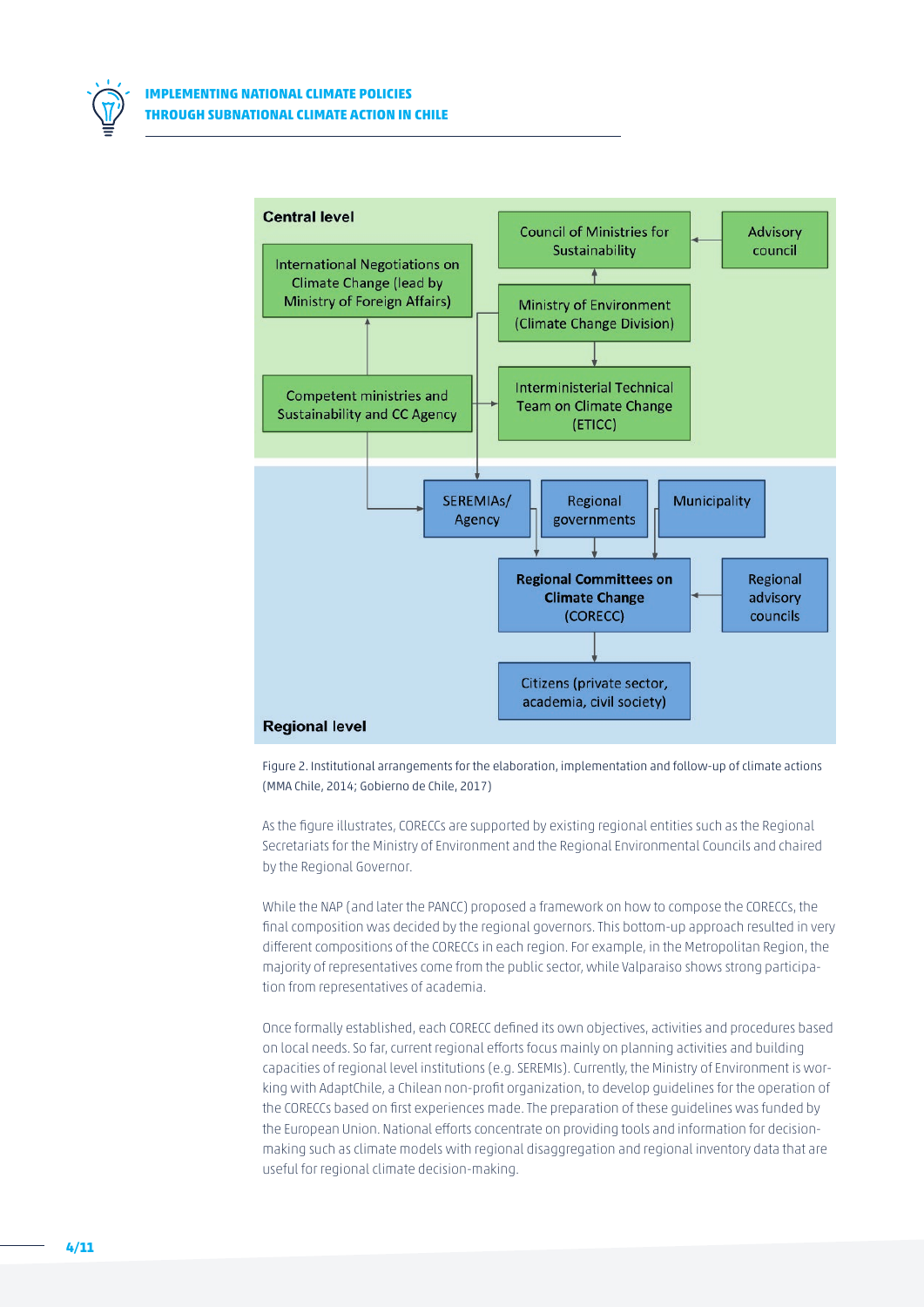#### **· REGIONAL GHG INVENTORIES**

In 2015 the SEREMI of Environment from the Metropolitan Region of Santiago approached the National System of GHG Inventories for a regional GHG inventory to complete their C40 report . In the absence of appropriate regional statistics and in an agreement between the Regional Secretariat and the Ministry of Environment, an external expert was hired to identify "proxies" (e.g. regional gross product, regional population, etc.). These proxies would allow for the disaggregation of national information to capture GHG emissions of the Metropolitan Region of Santiago. They turned out to be useful to capture the GHG emissions of all regions.

The development of proxies was a key step that allowed the national GHG inventory of 2016 to be disaggregated into regions. As a consequence the national GHG emissions were disaggregated for the years 1990-2013. This information was subsequently included in the Second Biennial Update Report and Third National Communication of Chile, submitted to the UNFCCC in November 2016.

To ensure continuous data management and collection, the local capacities of the teams in charge of the regional GHG inventories as well as the capacities of the technological system that supported the inventory (including the automatization of the calculation) were strengthened. From now on each biennial update of the national GHG inventory will provide data disaggregated by region.

# **INSTITUTIONS INVOLVED:** \_\_\_\_\_\_\_\_\_\_\_\_ **CORECCS**

- **· MINISTRY OF ENVIRONMENT, DIVISION OF CLIMATE CHANGE, ADAPTATION OFFICE:** In charge of the follow-up of CORECCs.
- **· REGIONAL SECRETARIATS OF THE MINISTRY OF ENVIRONMENT (SEREMI ENVIRONMENT):**  Act as the Technical Secretariats for the CORECCs.

#### **REGIONAL GHG INVENTORIES**

**· DEPARTMENT OF MITIGATION AND CLIMATE POLLUTANTS, INVENTORIES OF THE CLIMATE CHANGE DIVISION OF THE MINISTRY OF ENVIRONMENT:** Implements the National System for GHG Inventories of Chile. Coordinates sectoral calculations and provides biennial updates of Chile's national GHG inventory.

**· SECTOR TEAMS:** Provide the relevant information and proxies needed for the GHG inventory and calculate, in collaboration with the MMA, the regional GHG emissions.

**COOPERATION WITH:** \_\_\_\_ **ADAPTCHILE:** Non-profit organization. With funds from the European Union, AdaptChile is preparing guidelines for the operation of the CORECCs. In addition it conducts trainings in some of the regions to enhance subnational capacities to address climate change.

**FINANCE:** \_\_\_\_\_\_\_\_\_\_\_\_\_ Both CORECCs and Regional GHG Inventories are operated under the current operative budget of the MMA, SEREMIs and sectoral ministries. In the specific case of the regional GHG inventories the initial consultancy for the determination of the proxies and the design of the system was funded through a contribution of US\$30,000 from the Metropolitan Region.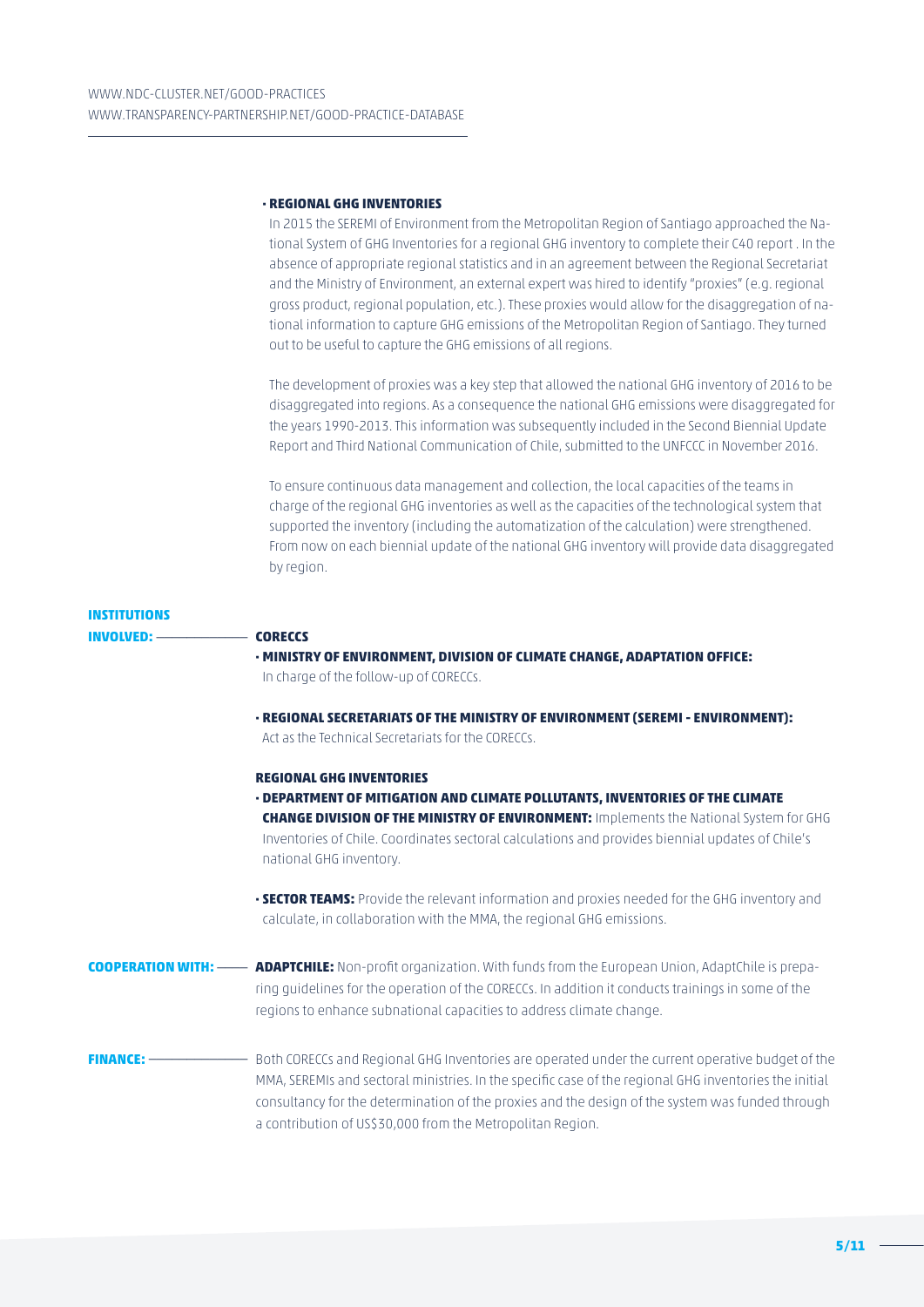

#### **IMPACT OF ACTIVITIES:** \_\_ **· CORECCs**

Although the CORECCs have been established only very recently, first positive impacts in terms of institutional strengthening at the regional level and improvements in sectoral climate knowledge can already be observed. For instance, the National Forestry Corporation - the organization that manages the forestry policy in Chile – has started to use the CORECCs as a focal point through which it organizes its regional activities to implement the REDD+ Strategy. Another example of the positive impact of the CORECCs constitutes the formation of a consortium of five coastal municipalities (Valparaiso, Vina del Mar, Con-Con, Puchuncavi and Quintero) in the Valparaiso region. Its formation was facilitated by the CORECC and seeks to develop adaptation plans for these five coastal municipalities. It is supported by the Development Bank of Latin America (CAF).

#### **· REGIONAL GHG INVENTORIES**

Regional GHG inventories have been calculated and shared with all regions through the recently established CORECCs. Some regions, like the Metropolitan Region (as part of the C40) have used this information to plan mitigation actions accordingly. Other regions realized their net carbon sinks (Maule, Araucanía, Los Ríos, Los Lagos, Aisén). Also, indicators of GHG emissions per capita have been estimated based on the regional GHG inventories, giving evidence of regional differences and motivating analyses on the reasons for such dissimilarities (see figure 3).



Chile: balance de GEI per cápita por región, año 2013

Figure 3. Per capita GHG emissions (MMA Chile, 2016)



Chile: emisiones de GEI totales per cápita por región, año 2013

**WHY IS IT GOOD PRACTICE:** \_\_\_\_\_\_\_ **CORECCs**

- **· MULTI-LEVEL GOVERNANCE:** CORECCs are a good example how to involve and coordinate key domestic stakeholders. The operative structure of COREECs allows coordinating regional climate action and aligning it with national policy goals. Moreover, the diverse composition of the COREECs, which involve representatives from the public, private and third sector, provides each COREEC with strong legitimacy and capacity to address its particular regional needs.
- **· POLITICAL LEADERSHIP:** Although lacking a counterfactual, it seems impossible that the COREECs would have seen the light without the tremendous support of the highest political level. The Ministry of the Environment and the regional governors (or "intendentes") played a key role in initiating and supporting the process. They took ownership to make sure COREECs will be implemented.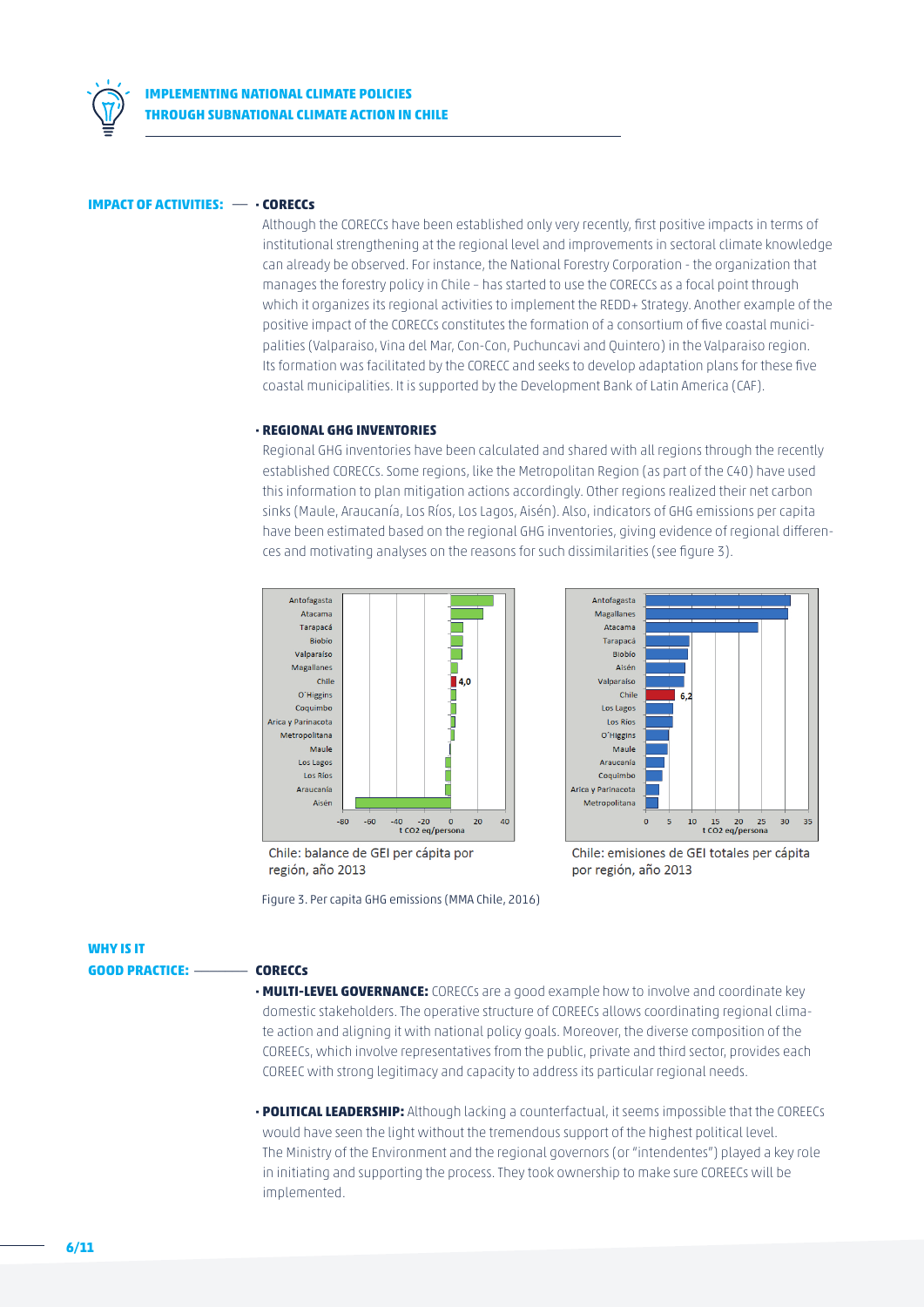#### **REGIONAL GHG INVENTORIES**

**· SCIENCE-BASED:** Due to the economic, climatic, demographic and productive differences across Chile's regions it is of special importance to have regional GHG inventories. Regional inventories support evidence-based decision-making and allow to develop and tailor mitigation actions that fit the realities of each region. Moreover, they support national and regional entities (such as CORECCs) to monitor and evaluate climate action. Doing so, they contribute to secure Chile's efforts to live up to its international commitments.

#### **SUCCESS FACTORS:** \_\_\_\_\_\_ **CORECCs**

- **· AWARENESS:** Chile has been ranked one of the top ten countries most affected by climate change by a risk index for 2015 (Germanwatch, 2017). The vulnerability to climatic and other extreme events is widely recognized by the population of Chile. Following the earthquake in Santiago in 2010 and some extreme climate-related weather events (flooding, extreme temperatures, summer storms, wild forest fires and water supply shortages), the interest of the Chilean society in climate issues increased, demanding the authorities to take actions.
- **· POLITICAL SUPPORT:** At a national level, the Minister and Undersecretary in the Ministry of Environment recognised the potential of subnational climate action and supported the formation of CORECCs. At a regional level, governors (or "intendentes") also showed interest in the CORECCs. Having support from both levels was important since there was no legal obligation to form CORECCs and their establishment depended entirely on political will.
- **· EXISTING INSTITUTIONAL ARRANGEMENTS:** The existence of regional entities such as the Regional Ministerial Secretariats for Environment (SEREMIs) and environmental councils (in some regions) provided a good basis for the establishment of the CORECCs. Hence, CORECCS did not need to be developed from scratch.

#### **REGIONAL GHG INVENTORIES**

- **· EXISTING LOCAL CAPACITIES:** Chile could build upon strong internal expertise to regionalize the GHG inventory. Due to the adoption of a Low Emission Capacity Building Program (LECB program) to strengthen expertise and sectoral projects such as the Integrated Forest Monitoring and Assessment System on carbon stocks and biodiversity in Forest Ecosystems supported by the Global Environment Facility (see Global Environment Facility, 2018) and the REDD+ Emissions Reductions Program Project supported by the World Bank (see World Bank, 2018), Chile could rely on strong internal technical knowledge and skills to disaggregate data.
- **· GOOD INFORMATION BASIS AND INTER-SECTORAL COLLABORATION:** Chile could draw on good quality information coming from sectoral entities. There was also good exchange and collaboration between the MMA and the sector entities. When sectoral data were needed in a different format, support was provided by MMA to transform it.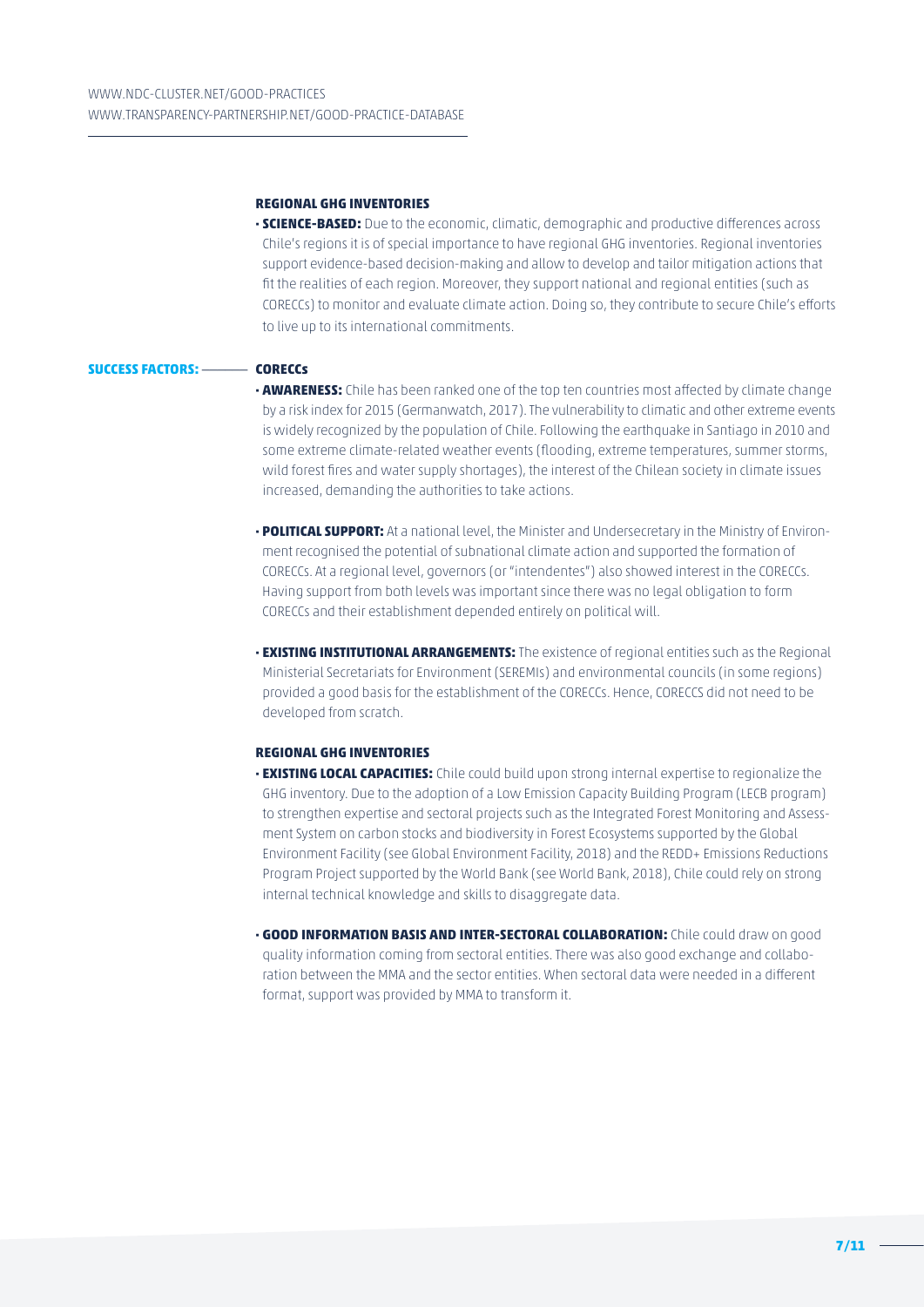

#### **OVERCOMING BARRIERS /**

### **CHALLENGES:** \_\_\_\_\_\_\_\_\_ **WHAT WERE THE MAIN BARRIERS / CHALLENGES TO DELIVERY?**

#### **FINANCIAL:**

CORECCs were a new institutional arrangement without an own budget line for operation in neither 2017 nor 2018.

#### **INFORMATION:**

Availability and accessibility of good quality information.

#### **CAPACITIES:**

Local capacities for dealing with climate change issues (especially in sectoral institutions and entities other than the environmental SEREMI) are limited.

#### **POLITICAL/POLICY:**

There was an initial delay in CORECC formation. When the plan was approved, letters of invitation were sent to the regional governors or "intendentes" to start the process but there was no immediate response by the regional authorities.

### **HOW WERE THESE BARRIERS / CHALLENGES OVERCOME?**

Both MMA and SEREMI of Environment have allocated time for their staff to be in charge of the promotion and coordination of CORECCs within their current budget lines.

Capacity building, technical assistance and creative solutions to address the availability and accessibility of information enabled the development of "proxies".

Although a lot still needs to be done, the climate change focal point in the environmental SEREMI was crucial for guiding action on climate change. The provision of regionally relevant information (e.g. regional GHG inventories) was useful in raising awareness and facilitating action.

The ministry kept insisting. Together with an increase in awareness due to extreme climate events and a very demanding and participative citizenship, this facilitated responsiveness.

#### **LESSONS LEARNED:** \_\_\_\_\_ **CORECCs**

- **· GUIDELINES ON FUNCTIONALITY:** It would have been useful to have concrete guidelines detailing the expected functions of CORECCs to be distributed before their constitution as a reference for regional stakeholders.
- **· GUIDELINES ON COMPOSITION:** Some guidance would also have been useful with regard to the composition of the committees in order to avoid having unrepresented groups of stakeholders. Leaving the decision of whom to invite to the local authority empowered the regions but also led to a relatively disorganised process.

#### **REGIONAL GHG INVENTORIES**

**· AVOID OVERLOADING SECTORAL TEAMS:** Given that sectoral teams in charge of collecting information for the regional GHG inventories are already loaded with work, the calculation of the regional GHG inventories had to be transferred to the MMA GHG Inventory team in a first stage. It needs to be kept in mind that requesting additional information from the sectoral teams represents an additional work load for them, going beyond the preparation of the National GHG Inventory presented biennially to the UNFCCC.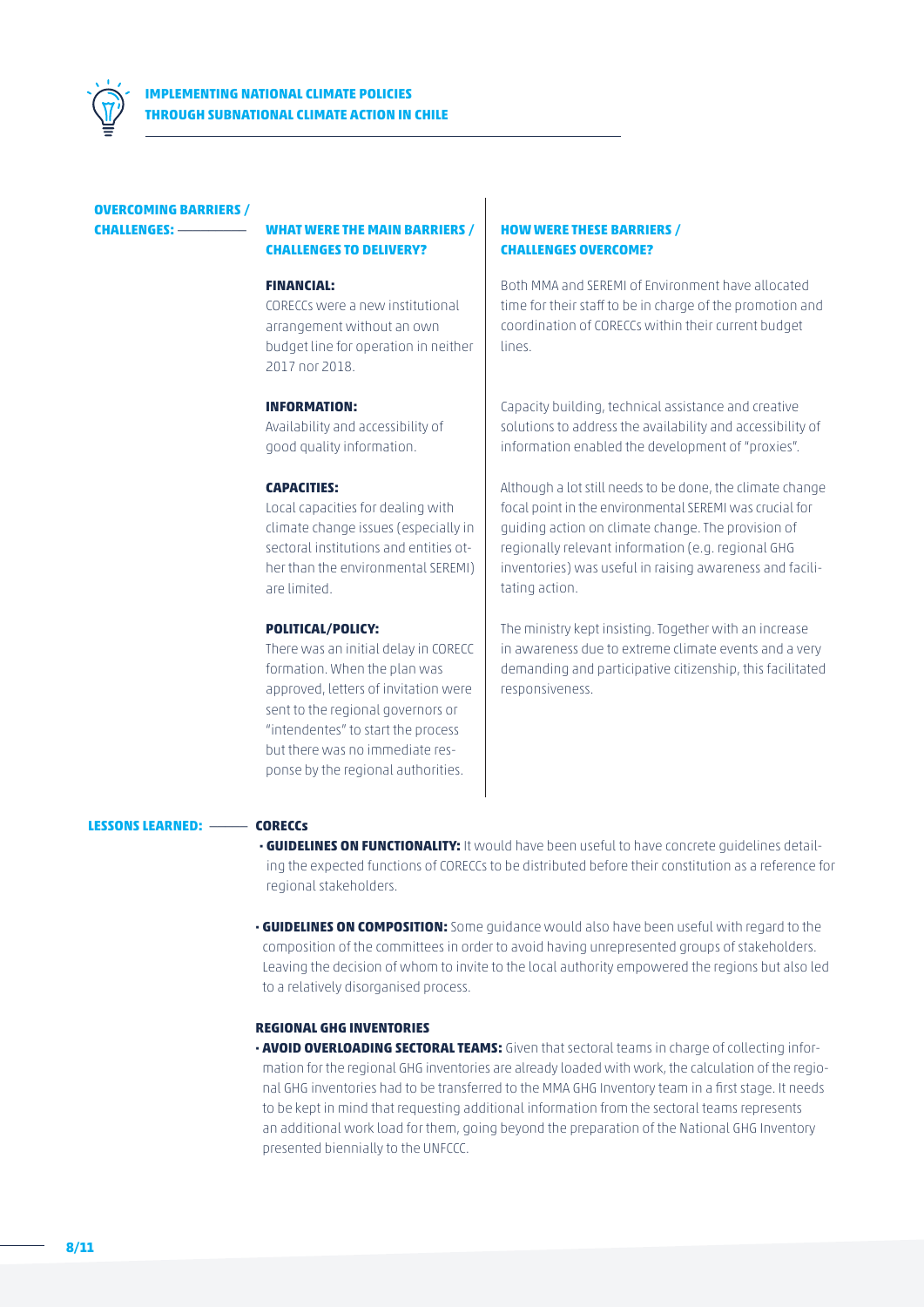**· INSTITUTIONALIZATION:** Given that there is always staff rotation and, thus, a loss of expertise and capacities, arrangements to support the development of an institutional memory should be considered from the beginning of the process.

### **HOW TO REPLICATE THIS PRACTICE:** \_\_\_\_\_\_\_\_ **CORECCs**

- **· CONDUCT PREPARATORY WORK:** Reflect on the role of regional committees, what their potential benefits could be and collect lessons learned if the regional entities are prepared and willing to move forward.
- **· SECURE POLITICAL SUPPORT:** Things move faster and more effectively when there is strong political buy-in and support (at the president or minister level). Seek to form a consensus.
- **· ACKNOWLEDGE LOCAL REALITIES:** Recognize that each country has its own context and reality on which the design of the process will depend. Start preparatory work by visiting each region, meeting local institutions, carrying out interviews with local leaders to understand the different local contexts.
- **· DEVELOP SUPPORTING TOOLS:** Prepare tools that guide the first steps of the committees. This could be a simple document to guide the formation process, including a definition of the function of the committee, roles and responsibilities, etc.
- **· PROVIDE TOOLS AND INFORMATION FOR DECISION-MAKERS:** Provide useful tools and information for decision-making at the subnational level (such as regional GHG inventories, climate scenarios, etc.) to facilitate and support climate action.
- **· RESOURCES:** Assign human, financial and technical resources for planning and follow-up.

#### **REGIONAL GHG INVENTORIES**

**· GO ONE STEP FURTHER:** Regional GHG inventories are important to implement mitigation actions that are appropriate for each individual region according to their circumstances. Go beyond what the UNFCCC requests and regionalize GHG inventories. This can showcase that inventories are more than a reporting exercise, but a useful tool to improve decision-making and the design of public policies.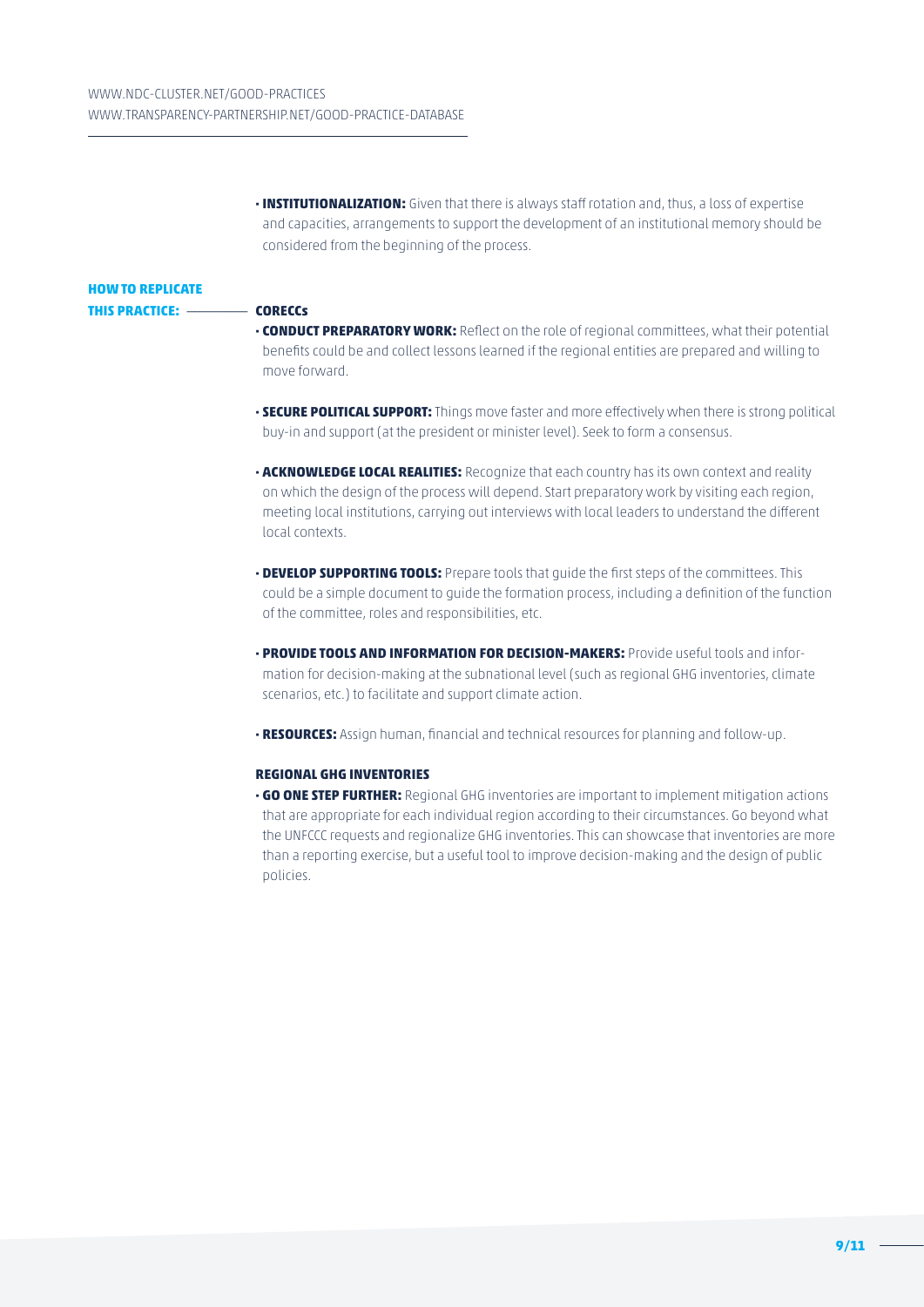

## **IMPLEMENTING NATIONAL CLIMATE POLICIES THROUGH SUBNATIONAL CLIMATE ACTION IN CHILE**

| <b>CONTACT FOR</b>                                |                                                                                                                                                                                                                                                                                                                                                                                                                                   |
|---------------------------------------------------|-----------------------------------------------------------------------------------------------------------------------------------------------------------------------------------------------------------------------------------------------------------------------------------------------------------------------------------------------------------------------------------------------------------------------------------|
|                                                   |                                                                                                                                                                                                                                                                                                                                                                                                                                   |
|                                                   | Ministry of Environment, Chile                                                                                                                                                                                                                                                                                                                                                                                                    |
|                                                   | curmeneta@mma.gob.cl                                                                                                                                                                                                                                                                                                                                                                                                              |
| $WEBSITES:$ —                                     | CORECCs: http://portal.mma.gob.cl/cambio-climatico/accion-climatica-a-nivel-regional-                                                                                                                                                                                                                                                                                                                                             |
|                                                   | comites-regionales-de-cambio-climatico-correc/                                                                                                                                                                                                                                                                                                                                                                                    |
|                                                   |                                                                                                                                                                                                                                                                                                                                                                                                                                   |
|                                                   | Regional inventories: http://www.snichile.cl/contenido/introduccion-irgei                                                                                                                                                                                                                                                                                                                                                         |
| <b>CASE STUDY AUTHOR:</b> - Aida Figari, Libélula |                                                                                                                                                                                                                                                                                                                                                                                                                                   |
| <b>CASE STUDY</b>                                 |                                                                                                                                                                                                                                                                                                                                                                                                                                   |
| <b>CONTRIBUTORS:</b> ----------- Interviewees:    |                                                                                                                                                                                                                                                                                                                                                                                                                                   |
|                                                   | Fernando Farías, former Head of Climate Change Office, Ministry of Environment, Chile<br>Gladys Santis, Professional, Department of Adaptation and Generation of Climate Capacities,<br>Climate Change Office, Ministry of Environment, Chile                                                                                                                                                                                     |
|                                                   | Paulo Cornejo, GHG Inventories Coordinator, Department of Mitigation and Inventories,<br>Climate Change Office, Ministry of Environment, Chile                                                                                                                                                                                                                                                                                    |
|                                                   | <b>EDITED BY:</b> ———————— Marie Jeanne Kurdziel (New Climate Institute), Nikolas Scherer (adelphi)                                                                                                                                                                                                                                                                                                                               |
| REFERENCES: —————                                 | · Global Environment Facility (2018). Integrated National Monitoring and Assessment System on<br>Forest Ecosystems (SIMEF) in Support of Policies, Regulations and SFM Practices Incorporating<br>REDD+ and Biodiversity Conservation in Forest Ecosystems. Available at: https://www.theqef.org/<br>project/integrated-national-monitoring-and-assessment-system-forest-ecosystems-simef-<br>support                             |
|                                                   | · Germanwatch (2017). Global Climate Risk Index 2017. Who Suffers Most From Extreme Weather<br>Events? Weather-related Loss Events in 2015 and 1996 to 2015. Briefing Paper. Available at:<br>http://www.germanwatch.org/en/cri                                                                                                                                                                                                   |
|                                                   | · MMA Chile (2014). Plan Nacional de Adaptación al Cambio Climático. Ministerio del Medio<br>Ambiente. Gobierno de Chile. (Chilean National Climate Change Adaptation Plan). Available at:<br>http://portal.mma.gob.cl/wp-content/uploads/2016/02/Plan-Nacional-Adaptacion-Cambio-<br>Climatico-version-final.pdf                                                                                                                 |
|                                                   | · MMA Chile (2016). Regional Inventories of Greenhouse Gas Emissions. Temporal Series 1990-2013.<br>Ministerio del Medio Ambiente. December 2016. Available at: http://www.snichile.cl/sites/<br>default/files/documentos/2016_reirgei_reg_web_0.pdf                                                                                                                                                                              |
|                                                   | · Gobierno de Chile (2017). Plan de Acción Nacional de Cambio Climático 2017-2022. (Chilean<br>National Climate Change Action Plan 2017-2022). Available at: http://portal.mma.gob.cl/<br>wp-content/uploads/2017/07/plan_nacional_climatico_2017_2.pdf                                                                                                                                                                           |
|                                                   | · World Bank (2018). Chile - REDD Emissions Reductions Program Project: environmental assessment:<br>Marco de gestión ambiental y social de la estrategia nacional de cambio climático y recursos vegeta-<br>cionales. Available at: http://documents.worldbank.org/curated/en/639851512978353739/Mar-<br>co-de-gesti%C3%B3n-ambiental-y-social-de-la-estrategia-nacional-de-cambio-clim%C3%A1ti-<br>co-y-recursos-vegetacionales |